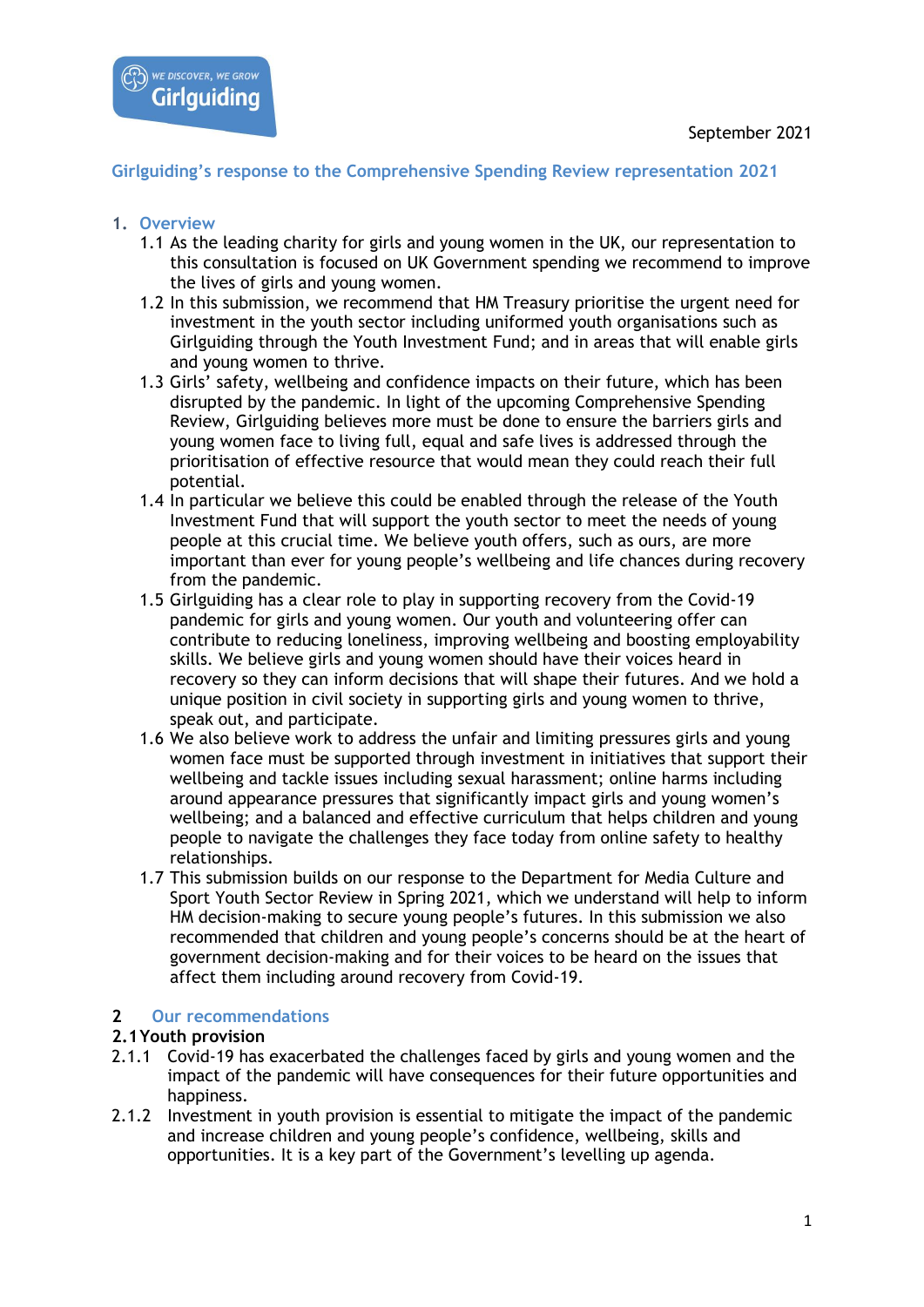

- 2.1.3 As part of the Back Youth Alliance<sup>1</sup>, Girlguiding support #BackYouth's calls for a bold plan to help build back better a sustainable recovery and cohesive society, where young people feel valued and see the difference in their communities and their lives: levelling up economic opportunity, improving their health and wellbeing.
- 2.1.4 Girlguiding believes the Government's role in supporting organisations that deliver youth services should be to invest in and support the infrastructure and framework that enables the youth sector to collaborate, innovate, and thrive.
- 2.1.5 Our work shows the huge value of youth provision for girls and young women. We want to see the Youth Investment Fund support this work and that of our partners in the youth sector.
- 2.1.6 The youth investment fund announced in 2019 is £500m over five years and can act as a catalyst for change, in particular for capital funding in local communities and activities for young people at the grassroots. However spending on youth services in England and Wales has been cut by 70% in real terms in less than a decade, which represents a loss of over £1 billion of annual expenditure.
- 2.1.7 Like many other youth sector charities, the pandemic has had a significant impact on Girlguiding, both regionally and nationally. It's affected our financial position our regular income fell by over £5m in 2020 at the UK level. In addition, we've seen a 30% membership decline since 2020, especially in communities disproportionately affected by the pandemic such as Wales, North West, South West and Northern Ireland. Investment would enable us to prioritise supporting our volunteers and recruitment new volunteers to enable more girls and young women to benefit from our offer including around wellbeing and skills for their futures.
- 2.1.8 We are calling therefore **for a realignment of £1.2bn annual funding across departments** and ring-fenced in local areas to invest in upstream services and create opportunities across a diverse range of providers for an eco-system of community-based youth and community work to flourish.
- 2.1.9 We want to see Government prioritise spending over the following in the next 3 years:<br>2.1.9.1
	- Support for high quality youth work to reach the young people most in need of urgent support to prevent harm.
	- 2.1.9.2 Prioritising inclusion and increasing access to youth provision for young people who can benefit most.
	- 2.1.9.3 Rebuild formal volunteering capacity, recognising the value of volunteer delivered youth work as well as professional youth workers.
	- 2.1.9.4 Support for positive activities that help young people to bounce back from the impact of the pandemic, supporting wellbeing and developing essential skills for the future through informal education, and recognising what different groups of young people need and the range of environments that help them to thrive through long term engagement for young people.

# **Why do this now?**

2.1.10 We know that investment in youth provision is a smart move which would support the Government's ambitions to level up across the UK, support children and young people to catch up on missed educational opportunities by collaborating across formal and information education setting, taking financial pressure off local authorities, education, health and criminal justice systems.

<sup>1</sup> BYA members include Girlguiding, UK Youth, The Scouts, The National Youth Agency, NCS Trust, Youth United Foundation, Step up to Serve, The Prince's Trust, Duke of Edinburgh's Award, Onside Youth Zones and the British Youth Council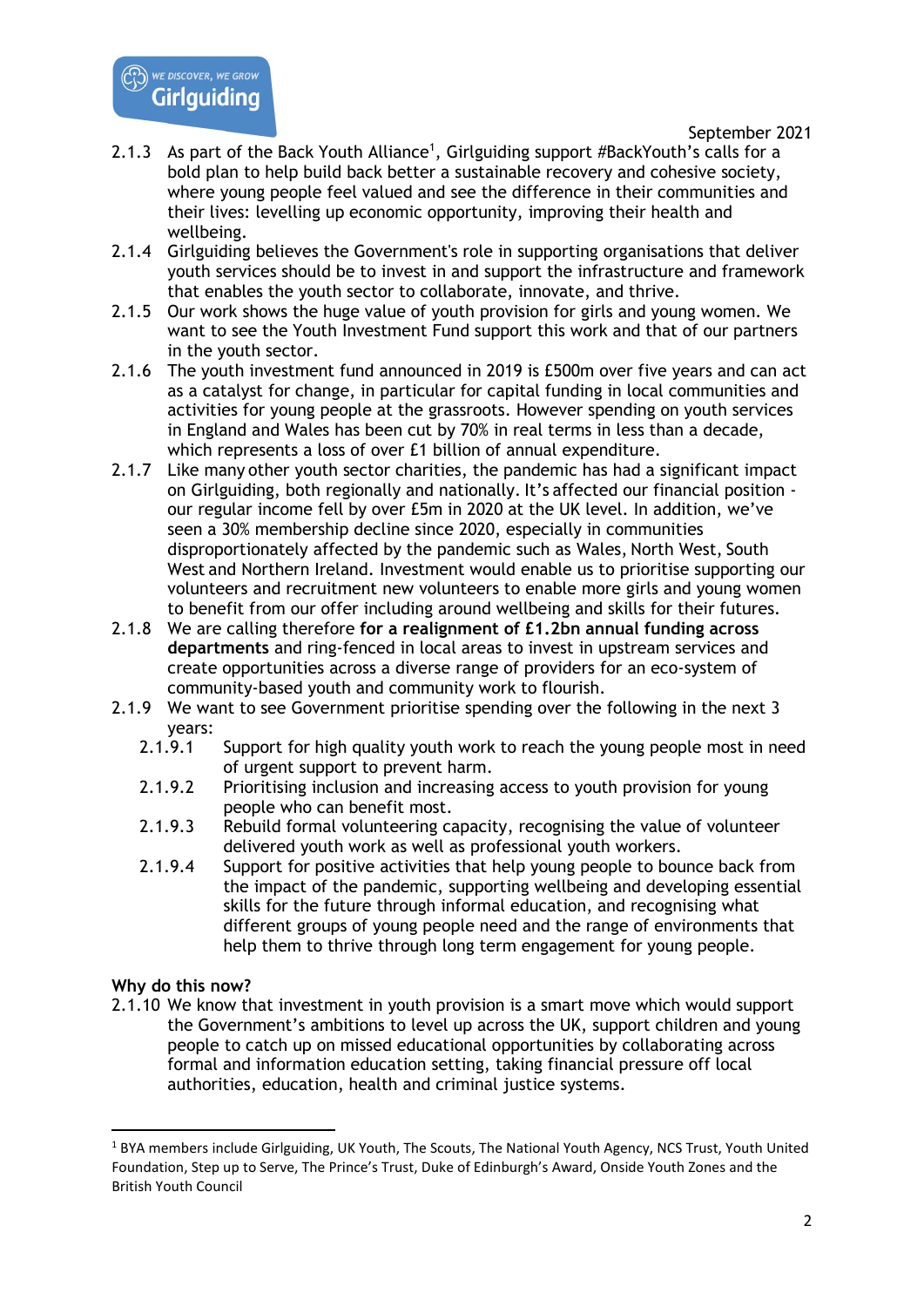

- 2.1.11 It is not just girls and young women who benefit from youth provision: the adult members who volunteer with Girlguiding also report feeling more connected, confident and have the chance to develop new skills, aiding their contribution to society at large.
- 2.1.12 In addition, our research  $^2$  shows that 58% of girls and young women aged 11-21 say being part of a youth group helps them to develop new skills, showing the impact youth provision can have on informal education and future employment opportunities.
- 2.1.13 Girlguiding also believes that funding the youth sector is an essential way to improve the mental health of all young people, including girls and young women.
- 2.1.14 Research from the University of Edinburgh and Glasgow in 2016 showed that children who participate in Guiding or Scouting are likely to have better mental health in later life. Researchers found:
	- 2.1.15 Former Guides/Scouts tended to have better mental health at age 50
	- 2.1.16 Former Guides/Scouts were around 15% less likely to experience anxiety/ mood disorders
	- 2.1.17 The activities in Guiding and Scouting seem to remove the relatively higher likelihood of mental illness in those from poorer backgrounds
	- 2.1.18 Programmes that help children develop skills such as self-reliance and teamwork, and encourage being active outdoors, may have lifelong benefits.
- 2.1.14 Research on the impact of time spent in guiding on girls' wellbeing by Jump Research for Girlguiding in 2019 found a positive relationship between time in guiding and positive outcome related to girls' confidence and resilience. Girls who have been members of Girlguiding for 3-5 years had more positive outcomes than girls who had been in guiding less than a year. The relationship was even stronger for girls living in areas of deprivations compared those not living in areas of deprivation.
- 2.1.15 Girlguiding has a commitment to a society where girls can go about in the world freely, feeling safe and equal. We are committed to playing our part in supporting girls and young women and call on everyone to do their part to make this a reality. We recommend the Government use the Spending Review and Autumn Budget to invest in action to end sexual harassment and promote girls' safety. The below recommendations outline key areas where investment could contribute to significant improvement in girls' and young women's ability to thrive. They represent important opportunities for HMT and across Government to reverse downward trends in wellbeing and skills gaps as a result of the pandemic.

### **2.2 Sexual harassment and safety**

- 2.2.14 Girlguiding believes sexual harassment is unacceptable. From unwanted attention and comments to physical harassment and abuse, our research shows harassment is widespread in all parts of the country, in all areas of girls' lives, including in schools, public places and online.
- 2.2.15 Sexual harassment is detrimental to girls' wellbeing, and it negatively affects their freedom and opportunities. And girls often feel they must change their own behaviour to avoid it. We think more needs to be done to urgently tackle sexual harassment at school, in public and online.

<sup>2</sup> Girlguiding (September 2020) Girls' Attitudes Survey [https://www.girlguiding.org.uk/globalassets/docs-and](https://www.girlguiding.org.uk/globalassets/docs-and-resources/research-and-campaigns/girls-attitudes-survey-2020.pdf)[resources/research-and-campaigns/girls-attitudes-survey-2020.pdf](https://www.girlguiding.org.uk/globalassets/docs-and-resources/research-and-campaigns/girls-attitudes-survey-2020.pdf)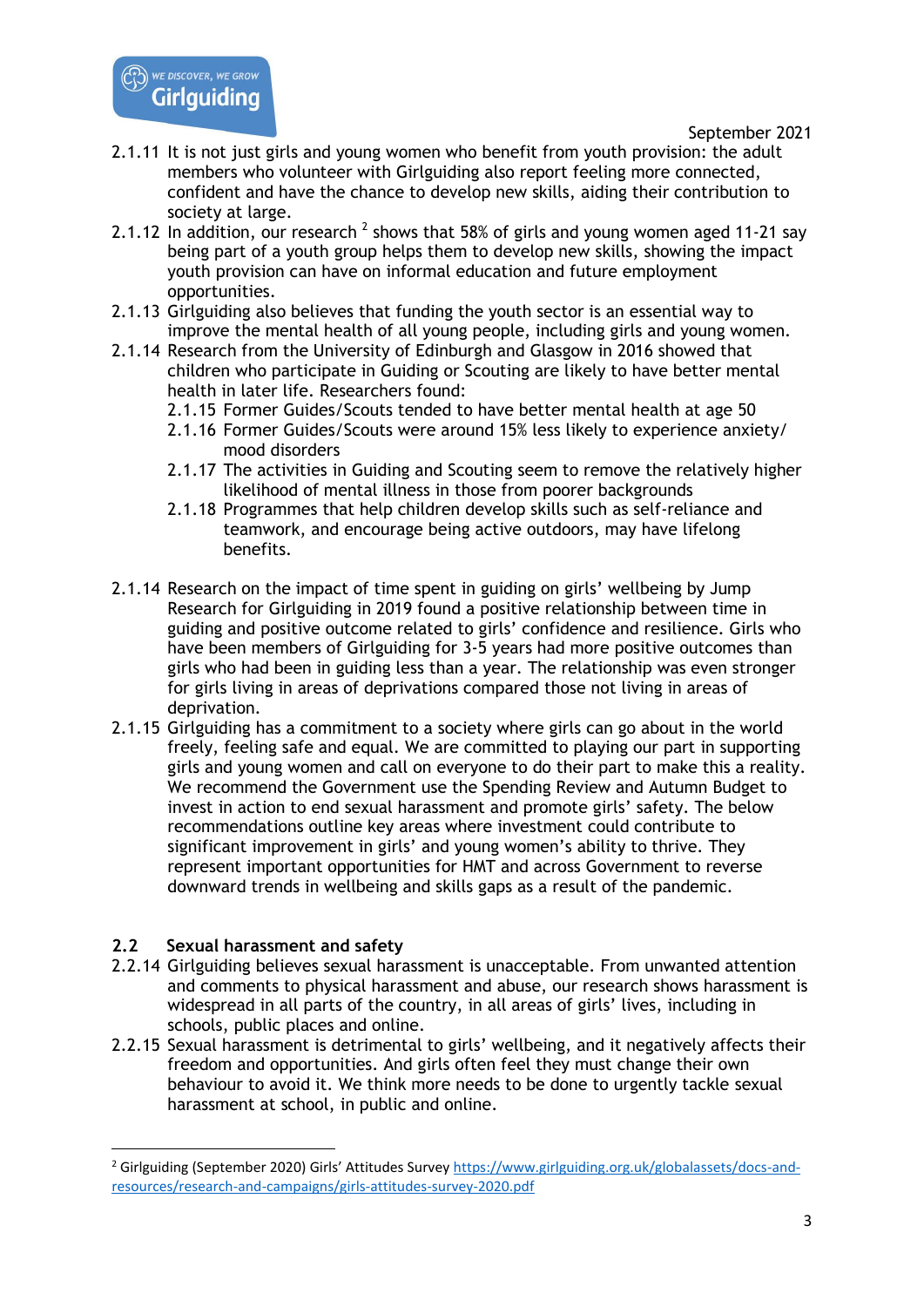

- 2.2.16 We believe the key to preventing all forms of violence against women and girls is educating all children and young people about respect, gender equality, consent and healthy relationships. We want to see the UK Government use the CSR and Autumn Budget to invest in:
	- 2.2.16.1 A change in the law to make public sexual harassment a crime.
	- 2.2.16.2 Schools to take a zero-tolerance approach to sexual harassment.
	- 2.2.16.3 Schools to effectively implement the new Health, Relationship and Sex Education
	- 2.2.16.4 Consequences for online platforms that fail to tackle this issue as part of the Online Safety Bill
	- 2.2.16.5 Media to improve how women are represented.
	- 2.2.16.6 Girls' and young women's voices and ideas are listened to and implemented in the designing and creation of safe public places and streets.
	- 2.2.16.7 Reporting sexual harassment is made easier, and that girls' and young women's reports are taken seriously.

### **2.3 Skills, education and sport**

- 2.3.14 Girlguiding recognise the huge role formal education has on girls' lives. At the Comprehensive Spending Review 2021, we call on the Treasury to ensure schools:
- 2.3.14.1 take action to tackle gender stereotypes including providing equal opportunities for girls and boys at school when it comes to subject choice, opportunities in sport and activities, careers advice and work experience.
- 2.3.14.2 Support children and young people's wellbeing as a priority, including as part of the 'catch up' programme following the pandemic and through Ofsted inspection frameworks.
- 2.3.14.3 Invest in the youth sector to help provide programmes like Girlguiding's structured programme which seeks to support girls to have fun, develop essential skills for the future, supports their wellbeing and builds their resilience through a structured programme, weekly unit meetings and opportunities to have adventures outdoors and connect to communities.

# **2.4 Online harms, body image and appearance pressures**

- 2.4.14 We believe more should be done to tackle the relentless appearance pressures, and the unrealistic ideals that girls are often bombarded with online.
- 2.4.15 We also recognise online harms to be one of the most significant challenges facing girls and young women and our research confirms this. Ours and others<sup>3</sup> research shows there has been a steady decline in girls and young women's happiness for over a decade, with one contributing factor being appearance pressures and poor body image.
- 2.4.16 From a young age, girls say they don't feel happy with how they look and can feel embarrassed and ashamed of their appearance. They experience intense appearance pressures and tell us that fear people will criticise their bodies holds them back from doing everyday things they'd like to do. They're made to feel that how they look is the most important thing about them, and that their appearance matters when it comes to being successful in life.
- 2.4.17 These stereotypes reinforce the idea that girls' and women's value lie in their appearance. Whereas boys value lies in their actions. Combined with reduced women's representation in other fields such as science, sport and media, girls see these messages repeated day after day from a young age. And it takes its toll. The Government should invest in efforts to change this to help girls and young women

<sup>&</sup>lt;sup>3</sup> The Children's Society (2015-2021) The Good Childhood Report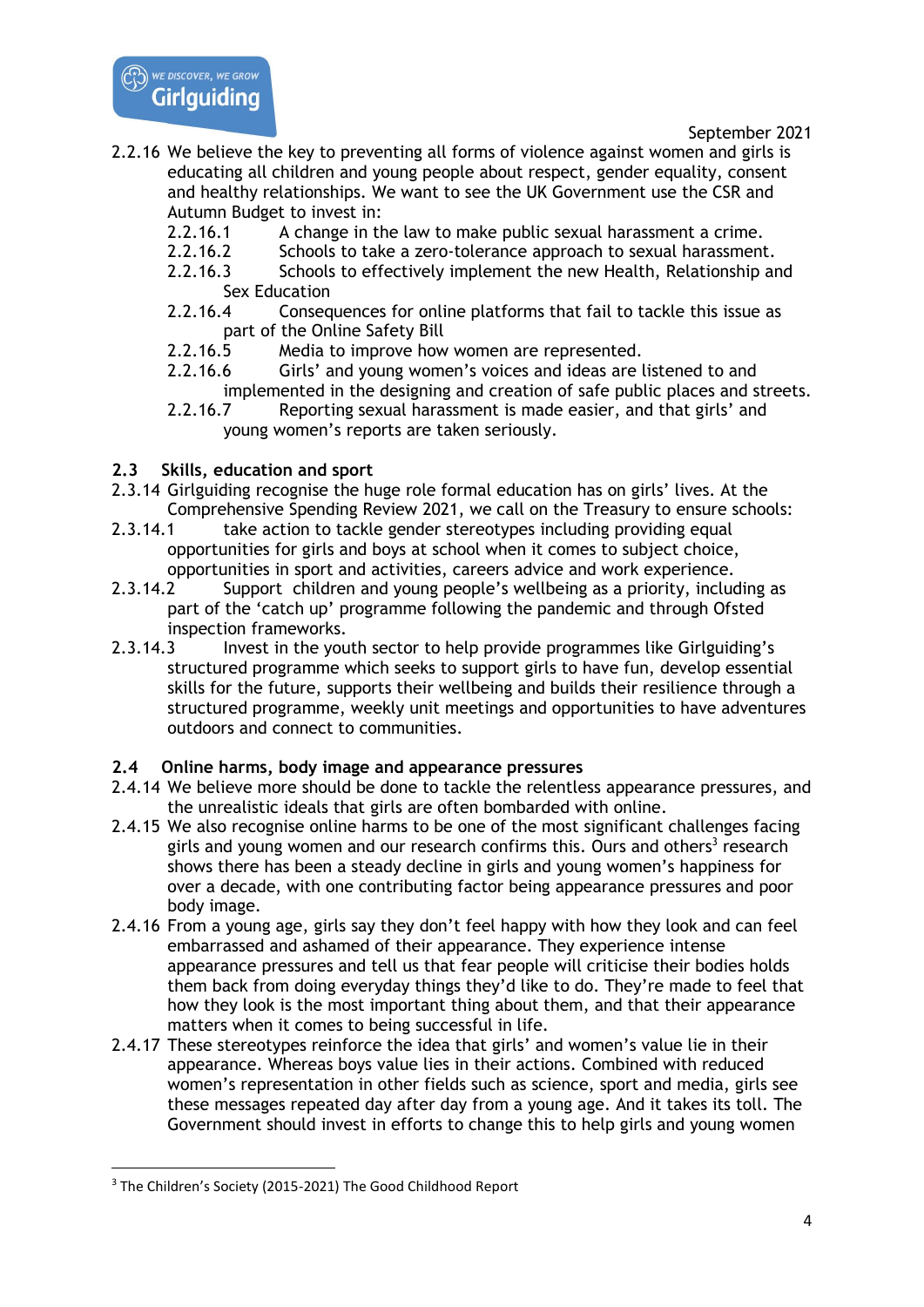

fulfil their potential and ensure society and the economy can fully benefit from all that girls and young women have to offer.

- 2.4.18 To do this, Girlguiding want to see the Government invest in efforts to ensure social media companies: label digitally altered images, ban cosmetic procedure ads for under 18s, guarantee influencers advertisements are consistent and clear, include appearance-related harms in duties of care and, ensure RSHE is fit for purpose and tackling body image related harms.
- 2.4.19 Girlguiding also want to see Treasury invest and support the following action to reduce online harms and appearance pressures for girls and young women:
- 2.4.19.1 Equal representation and celebration of women and men in sport.
- 2.4.19.2 Online harms legislation to include the damaging and widespread harms girls face online when it comes to pressures around their appearance, which have a huge impact on their confident, self-esteem and ability to freely use online spaces. It must also include the sexist harassment and abuse they can face.
- 2.4.19.3 Action to protect children from adverts on social media for weight-loss and 'appearance-enhancing' products.
- 2.4.19.4 Clear labelling of digitally altered images on social media and online adverts.
- 2.4.19.5 Improved representation of women in the media to reflect women's achievements than just their appearance and the diversity of society.

## **2.5 Mental Health and wellbeing**

- 2.5.14 Girlguiding believes that more must be done to support girls with their mental health and wellbeing. Our research shows that girls and young women face particular pressures that impact on their wellbeing, and that girls' and young women's wellbeing has declined consistently for over a decade, but that this trend has accelerated in the past 3 years. It also shows that girls' wellbeing decreases as they get older. Worryingly, many girls do not feel able to talk about their feelings or ask for help.<br>2.5.14.1 We want
- We want children's and young people's mental health to be a priority in recovery
- 2.5.14.2 We want policy around children's and young people's mental health to include a gendered lens and understanding of the particular pressure faced by girls and young women to ensure initiatives are effective in improving wellbeing.
- 2.5.14.3 Girlguiding is a supporting member of the Children and Young People's Mental Health Coalition. We support the aims and priorities of the coalition.

### **2 Relevant evidence**

- 2.1 As the leading charity for girls and young women in the UK, Girlguiding are experts in girls and young women's lives. The following evidence demonstrates why we want to see the Government, and especially HM Treasury, invest and support in the areas outlined above at the CSR and Autumn Budget 2021.
	- **2.1.1** As we emerge from a pandemic which has had difficult consequences for all children and young people, now is the time for the Government to invest in children and young people's skills, wellbeing and opportunities. This is the right thing to do for girls and young women and the right thing to do for the public purse: the pandemic has caused a loss of education, skills and an increase in mental health issues for children and young people, which are costly and impact the opportunities for the next generation.
- 2.2 **Girlguiding's Girls Attitude Survey 2021** found that: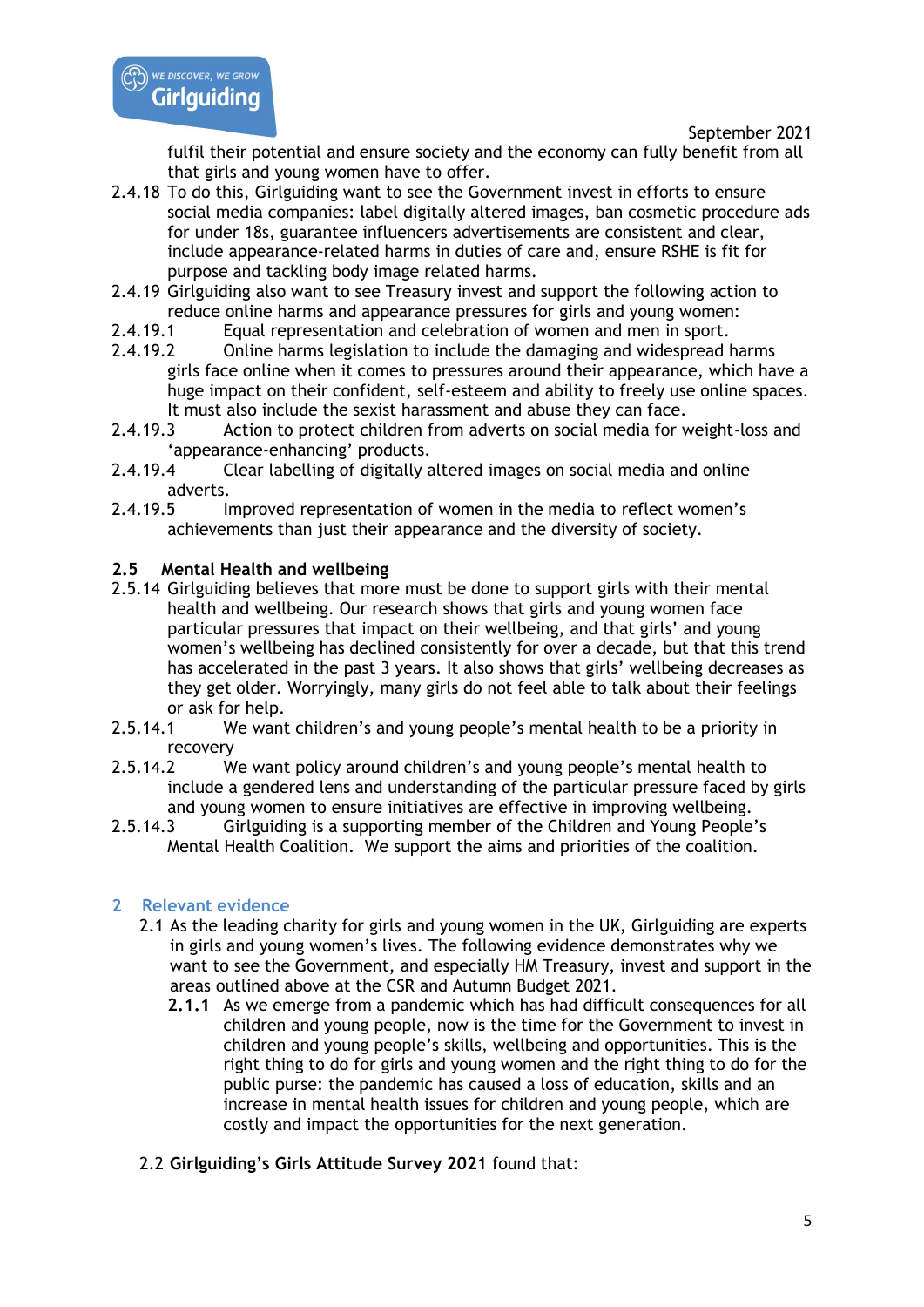

- **2.2.1 Online harms:** 62% of girls and young women aged 7-21 have felt lonelier this past year
- **2.2.2** 71% of girls and young women aged 7-21 have experienced online harms, with over one quarter (28%) of girls and young women aged 11-21 having faced harassment online, including unwanted or hateful messages and threats, and half of girls receiving sexist comments
- **2.2.3** 26% of girls and young women aged 11-21 have received unwanted sexual images online and 14% aged 13-21 had experienced pressure to share images.

# **2.2 Mental health and wellbeing**

- 2.2.1 63% aged 7-21 say they're happy most of time compared to 81% in 2018
- 2.2.2 67% aged 7-21 feel more sad, anxious or worried than before the pandemic
- 2.2.3 62% aged 7-21 say they're more lonely now than before the pandemic

### **2.3 Appearance pressures and body image**

- 2.3.1 45% have experienced appearance pressures online in the last year
- 2.3.2 Appearance pressure harms that make girls insecure are caused by images that have the same 'perfected look' (78%) and where they feel a pressure to look that way themselves (66%)
- 2.3.3 51% aged 11-21 felt self-conscious on video calls
- 2.3.4 94% aged 11-21 think more should be done to protect young people from body image harms online
- 2.3.5 90% aged 11-21 believe there should be stricter rules to stop advertisers bombarding girls and young women with weight loss or 'appearanceimproving' adverts online

### 2.4 **Safety and harassment**

Our research with girls and young women aged  $13-18<sup>4</sup>$  shows the scale of this issue and how their freedoms are limited:

- 2.4.1 80% don't feel safe when they're outdoors on their own
- 2.4.2 67% have experienced sexual harassment at school from another student
- 2.4.3 60% have experienced unwanted attention on the street such as 'wolf whistling'
- 2.4.4 40% avoid going out on their own to avoid sexual harassment
- 2.4.5 38% say fear of sexual harassment makes them feel anxious, worried and scared
- 2.4.6 27% say they'd feel comfortable to report sexual harassment

### **2.5 Skills and education**

- 2.5.1 53% aged 11-21 missed out on opportunities to develop skills for their future
- 2.5.2 64% aged 7-21 are worried they've fallen behind at school
- 2.5.3 59% aged 7-21 found it difficult to participate in classes online
- 2.5.4 73% aged 11-21 think women have to work much harder than men to succeed
- 2.5.5 52% aged 11-21 think STEM is 'more for boys'

### **2.6 Adventure and outdoors**

We want the barriers that stop girls and young women accessing adventures and outdoor spaces to be addressed, such as providing safer areas and addressing gender stereotypes that puts girls off adventure and sport.

<sup>&</sup>lt;sup>4</sup> Girlguiding (June 2021) 'It happens all the time: Girls' and young women's experiences of sexual harassment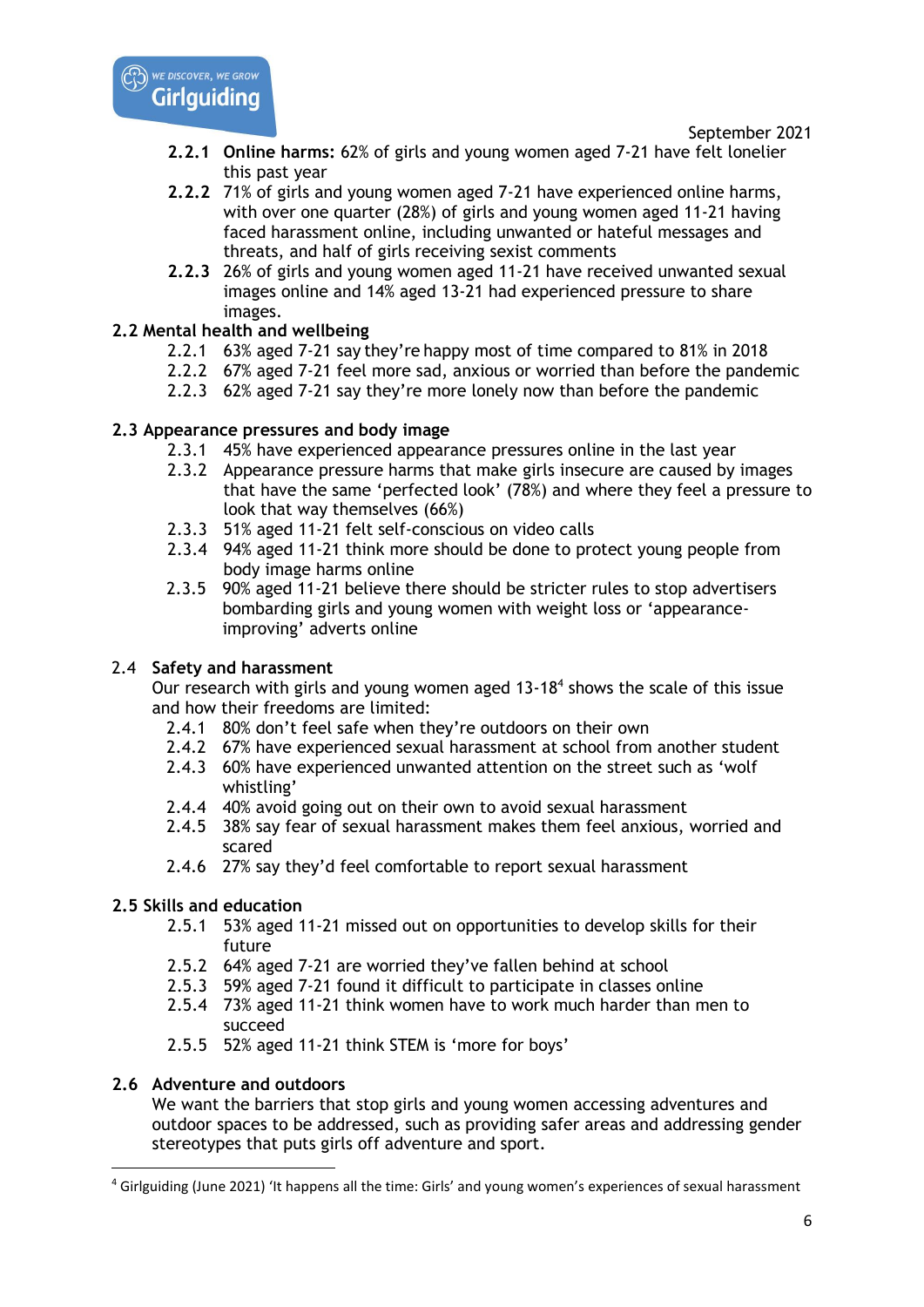

- 2.6.1 Girls enjoy physical activity less as they get older (88% aged 7-10 down to 59% aged 11-16 and 46% aged 17-21) (GAS 2020)
- 2.6.2 32% aged 7-21 are put off sport because of the way media shows women athletes (such as focusing on their looks instead of talents) (GAS 2020)
- 2.6.3 71% aged 7-21 say being outdoor in nature has helped them to feel better during the past year
- 2.6.4 48% aged 11-21 are hopeful there will be more appreciation for nature following the pandemic

## **2.7 The pandemic**

Our research<sup>5</sup> found the pandemic has negatively impacted girls' and young women's wellbeing but that investment in Girlguiding means we can support girls' and young women's wellbeing and skills for their futures through our programme of activities.

- 2.5.15 Being part of guiding over the past year has helped girls in guiding to feel more connected to others and less lonely (65%); learn new things and develop their skills (57%); get support for their mental health and wellbeing (47%) (lockdown research)
- 2.5.16 61% aged 7-21 missed taking part in face-to-face activities and clubs  (GAS 2021)
- 2.5.17 85% aged 11-21 want children and young people's concerns to be at the centre of government decisions about the future (GAS 2021).

## **3 Girlguiding activity**

- 3.7 The Girlguiding [programme](https://www.girlguiding.org.uk/what-we-do/our-badges-and-activities/programme-for-every-girl/) gives girls and young women a space where they can be themselves, gain valuable skills, discover their full potential and have fun. The activities and badges are organised under six themes in every section, from Rainbows to Rangers. These are: Know Myself, Express Myself, Be Well, Have Adventures, Take Action and Skills For My Future.
- 3.8 [Future Girl](https://www.girlguiding.org.uk/girls-making-change/future-girl/) is our girl-led manifesto created with 76,000 girls and young women. They told us what they care about most and how we can create a more equal society. The topics within Future Girl are: wellbeing and mental health (self believers), healthy relationships (respect makers), equal opportunities (barrier breakers), sport and activity (Adventurers) and, environmental protection (Plant Protectors.)
- 3.9 In March 2020 we launched **[Adventures at home](https://www.girlguiding.org.uk/what-we-do/adventures-at-home/)**, a range of activities online to help children, parents and carers find simple ways to create fun, adventure and boost wellbeing during the pandemic.
- 3.10 Our [Advocate panel](https://www.girlguiding.org.uk/girls-making-change/were-speaking-out/advocates/) gives girls a platform to use their voices and seek change at the highest levels. Advocates are a group of 18 Girlguiding members aged 14 to 25 who lead the direction of Girlguiding's advocacy and research. They act as media spokespeople for Girlguiding and speak at events.
- 3.11 Our annual [Girls' Attitudes Survey](https://www.girlguiding.org.uk/girls-making-change/girls-attitudes-survey/) asks over 2,000 girls and young women aged 7 to 21, both inside and outside of guiding, how they feel about the specific and emerging pressures facing them today, and what these mean for their happiness, wellbeing and opportunities in life.

### **4. About us**

4.1 Girlguiding is the leading charity for girls and young women in the UK, with nearly a third of a million members. We're active in every part of the UK with more than 25,000 groups meeting weekly, powered by over 80,000 volunteers. We offer girls and young women a space where they can be themselves, have fun, build brilliant friendships, gain valuable life skills and make a positive difference in their

<sup>5</sup> Girlguiding (2021) 'Back in lockdown: Girls and young women's hopes and fears for the future'